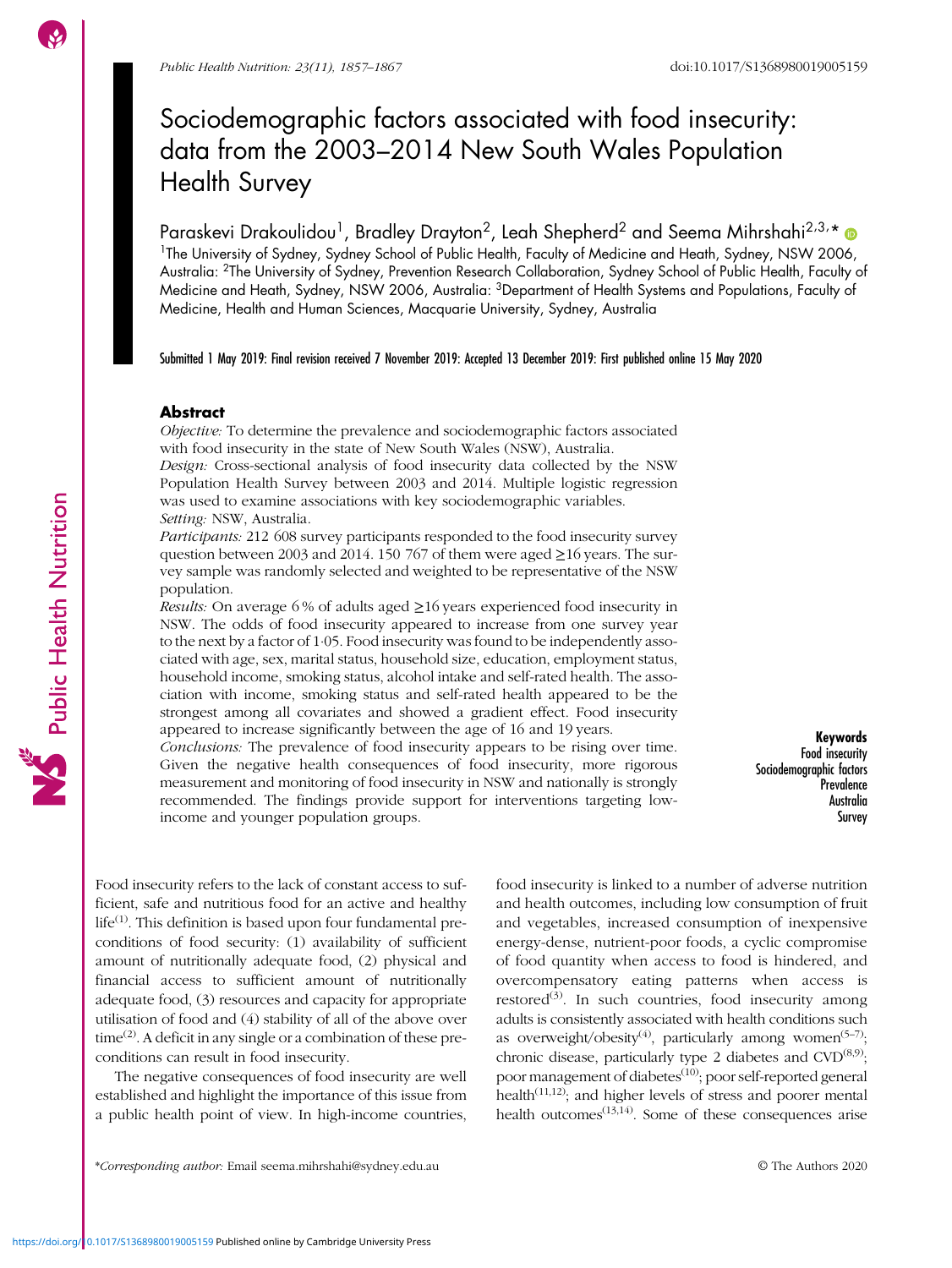independently of poverty $(15)$  $(15)$  $(15)$ , a known contributor to poor health outcomes; so a study on food insecurity can contribute new information to our understanding of the social determinants of health.

Food insecurity can be measured at the individual, household or population levels and at different levels of severity<sup> $(16)$  $(16)$ </sup>. In the USA, an eighteen-item questionnaire (US Household Food Security Scale) classifies respondents/ households into food-secure, marginally food-secure (or food-insecure with low severity of food insecurity), food-insecure (without hunger) and severely food-insecure (with hunger) $(17)$ . This is the most widely used tool and the gold standard for measuring food insecurity across highincome countries. In Australia, food insecurity is measured using a single question that asks if in the last 12 months any member of the household had run out of food and could not afford to buy more<sup>([18](#page-9-0))</sup>. This question assesses one aspect of food insecurity – that of financial access to food – and does not account for the quality of foods consumed or the severity of food insecurity.

Food insecurity is a growing concern in many highincome countries<sup> $(19-21)$  $(19-21)$  $(19-21)$  $(19-21)$  $(19-21)$ </sup>. In the USA, food insecurity has been rising continuously since 2001, reaching a high of 14.9% in 2011 and declining only slightly thereafter<sup>[\(19](#page-9-0))</sup>. In Canada, the rates of insecurity increased from 11·3 % in 2007–2008 to 12·4 % in 2011–2012 and remained at the same levels until  $2014^{(20)}$  $2014^{(20)}$  $2014^{(20)}$ . In Europe, a trend of rising household food insecurity has been observed since 2010 with a rise from 8·7 % in 2009 to 10·9 % in 2012 and elevated rates thereafter $^{(21)}$  $^{(21)}$  $^{(21)}$ .

In Australia, estimates of food insecurity range from 2 % in older Australians to up to 76 % in at-risk groups<sup> $(22)$  $(22)$  $(22)$ </sup> such as refugees  $(71\%)^{(23)}$  $(71\%)^{(23)}$  $(71\%)^{(23)}$  or remote Aboriginal communities  $(76\%)^{(24)}$  $(76\%)^{(24)}$  $(76\%)^{(24)}$ . Estimates from representative national samples, such as the National Nutrition Survey in 1995/1996, show prevalence rates of 5·2 % in adults aged ≥19 years and up to 10 % in younger people aged  $16-24<sup>(25)</sup>$  $16-24<sup>(25)</sup>$  $16-24<sup>(25)</sup>$ . The most recent national estimates from the 2011/2012 Australian Health Survey indicate that 3·5 % of adults aged ≥19 years and 5.9% of those aged 2–18 experience food insecurity<sup>[\(26\)](#page-9-0)</sup>.

The New South Wales (NSW) Population Health Survey (PHS) collects food insecurity data using the singlequestion indicator. In NSW, data on food insecurity were being collected routinely from 2002 to 2014 (except 2011 and 2013). However, the food insecurity question was removed from the survey after 2014. As a result, there are no food insecurity state data from 2015 onwards. At a national level, food insecurity was last measured in the 2011/2012 National Health Survey, while the latest National Health Survey in 2015/2016 did not assess food insecurity. The above indicates a current gap in the monitoring of this important issue.

Few studies in Australia have assessed food insecurity, and most have used the single-item question<sup> $(22)$  $(22)$  $(22)$ </sup>, which means that data on food insecurity, in particular population data, are likely to underestimate the true magnitude of the

problem. More in-depth studies using more sensitive, multidimensional measurement tools report higher food insecurity rates compared to those reported by national and state population surveys<sup> $(27-30)$  $(27-30)$  $(27-30)$ </sup>. In addition, recent reports from FoodBank Australia, a charity providing emergency food relief, raise further concern about the size and potential consequences of the problem $(31)$  $(31)$  $(31)$ .

Assessing food insecurity at a population level and understanding its association with different sociodemographic factors is an important step in appraising the magnitude of the problem and designing appropriate responses, both in terms of surveillance and intervention. This study aims to present a summary of existing data from 2002 to 2014 in order to evaluate the prevalence and sociodemographic factors associated with food insecurity in NSW. The study will explore the relationship of food insecurity with key sociodemographic variables over a 12-year period using a series of large population samples in order to provide an overview of the issue and a baseline for future studies.

# **Methods**

### New South Wales Population Health Survey

The NSW PHS collects self-reported data through computerassisted telephone interviewing. Participants are selected from the general population using random digit dialling. Included in the sample are people with a landline, or landline and mobile number (since 2010), or mobile only (since 2012). Interviews are conducted between February and December each year. The survey sample is weighted to adjust for differences in the probability of selection among household members. Post-stratification weights are used to reduce the effect of differing nonresponse rates among males and females and different age groups on the survey estimates. These weights are adjusted for differences between the age and sex structure of the survey sample and the NSW population<sup> $(32)$ </sup>.

# Food insecurity/outcome

The question used to measure food insecurity was: 'In the last 12 months, were there any times you ran out of food and could not afford to buy more?' This was coded as a dichotomous variable (no/yes) classifying respondents as food-secure or food-insecure.

## Sociodemographic covariates

Age, sex, marital status, country of birth, education, employment status, household income, smoking status, alcohol intake, self-rated health, household size, socioeconomic disadvantage and remoteness were the sociodemographic covariates examined. Two different age variables were used: (1) age  $\lt 20$  years, (2) age  $\geq 20$  years. The association of both these variables with food insecurity was analysed.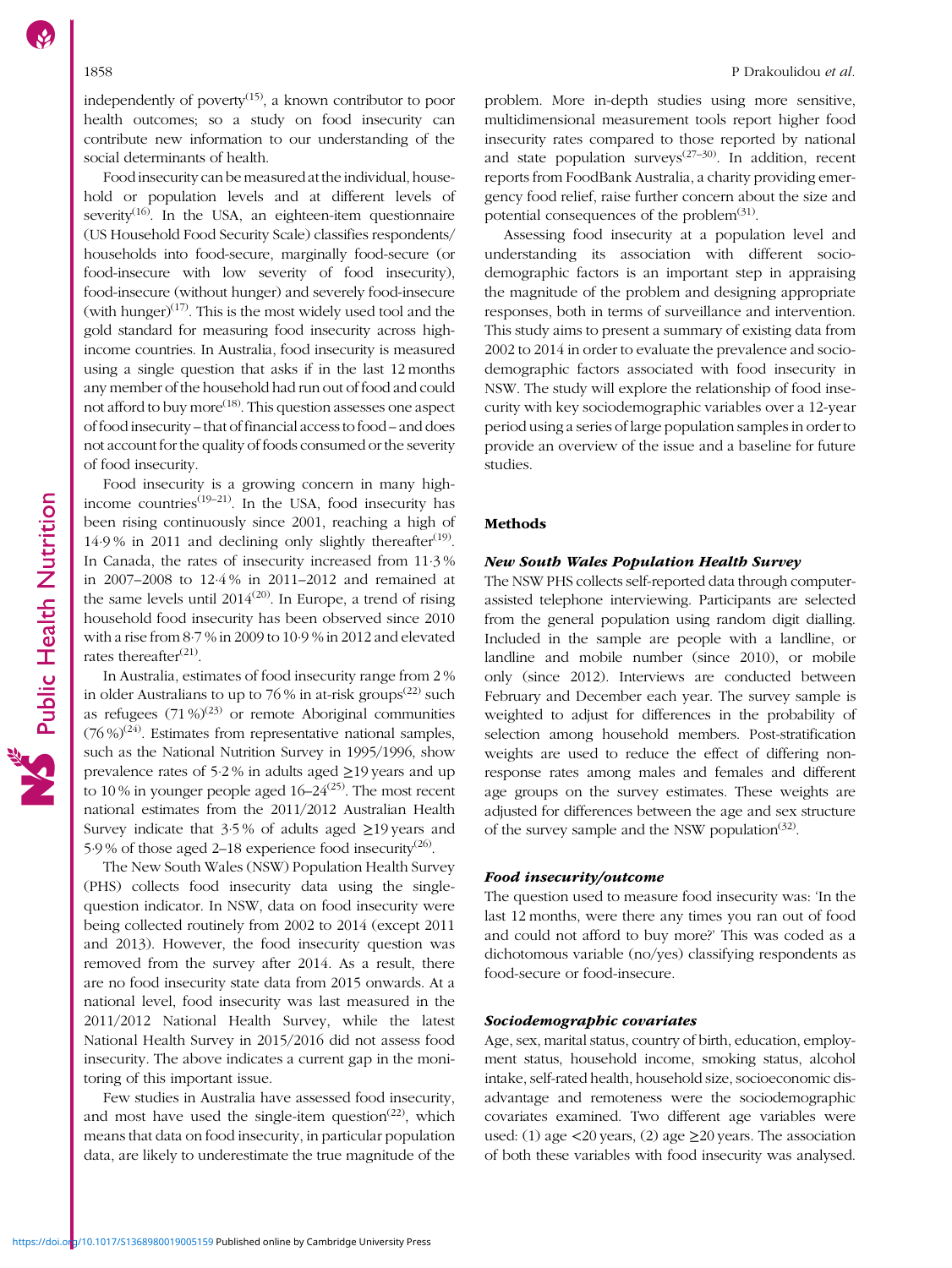# <span id="page-2-0"></span>Sociodemographic factors and food insecurity 1859

Marital status was defined as a categorical variable with five levels: married (this refers to registered marriages); divorced; never married; separated but not divorced; widowed. Country of birth was defined as a dichotomous variable with two levels: born in Australia/not born in Australia. Education was defined as a categorical variable with five levels: less than high school; high school; TAFE certificate or diploma; tertiary or higher; other. Employment status was defined as a categorical variable with two levels: a salaryor wage-earner or conducting a business; and unpaid work or did not have a job. Household income per year was defined as a categorical variable with six levels: <\$20 000; \$20 000–\$40 000; \$40 000–\$60 000; \$60 000–\$80 000; >\$80 000; don't know. Smoking status was defined as a categorical variable with five levels: I smoke daily; I smoke occasionally; I don't smoke now, but I used to; I've tried a few times but never smoked regularly; I've never smoked. Alcohol intake was defined as a categorical variable with three levels: I don't drink; I drink less than once per week; I drink weekly or more. Household size was expressed as number of people in the household and was defined as six discrete categories for households with 1–6 people, and a seventh category for households with  $\geq$ 7 people. Socioeconomic disadvantage was described based on the Index of Relative Socio-Economic Disadvantage (IRSD)<sup>([33](#page-9-0))</sup>. Participants were grouped into five quintiles of socioeconomic disadvantage, from least (first quintile) to most disadvantaged (fifth quintile), based on the IRSD score of their area of residence. Remoteness was based on the Accessibility/Remoteness Index of Australia Plus (ARIA plus), which classifies areas into major cities; inner regional; outer regional; remote; very remote  $(34)$ . In this analysis, regional and remote categories were amalgamated into one category so that remoteness was coded as a dichotomous variable with two levels: major cities  $v$ . remote/ regional.

# Analysis

Data from 2003 to 2014 were aggregated forming a sample of 212 608 respondents. Survey year 2002 was excluded due to missing country-of-birth data on that year. After excluding observations with age <16 years and survey years 2011 and 2013 where food insecurity data were not collected, the sample dropped to 150 767 observations. Observations with missing values for any covariate or the food insecurity question were also excluded resulting in an active sample of 80 433 observations for analyses. Univariate and multivariate logistic regression analyses were undertaken to test the association between food insecurity and a range of sociodemographic covariates. Multivariate logistic regression models were used to investigate the effect of time on the association between food insecurity and the sociodemographic covariates; interactions between each covariate and time period were tested. Time was defined as a categorical variable with three levels, 2003–2005, 2006–2009 and 2010–2014, noting that data for the years 2011 and 2013 were not available. A sensitivity analysis comparing univariate models with complete observations  $(n 80 433)$  against models using all observations, including those with missing data  $(n 150 767)$ , was conducted to assess the risk of bias. Data were analysed using the R statistical software package (version 3.5.1) in RStudio (version  $1.1.463(^{35)}$ .

# Results

Between 2003 and 2014, on average 6 % (95 % CI 5·8, 6·3) of adults aged ≥16 years experienced food insecurity in NSW at least once over a recall period of 12 months (Fig. 1). The prevalence of food insecurity ranged from 5·1 % in 2007 to 7·2 % in 2012. Univariate regression analysis showed evidence of an association between food insecurity and survey year (OR 1.02,  $P = 0.013$ ). After adjustment, the multivariate analysis showed that for one unit increase in survey year (i.e. from survey year 2003 to 2004), the odds of experiencing food insecurity were increased by a factor of 1·05.

The prevalence of food insecurity was higher among those who did not attend high school (7·4 %), did not have a job (8 %), were most disadvantaged (8·4 %), earned <\$20 000 per year (12·5 %), were separated but not divorced (14·1%), lived in households of  $\geq$ 7 people (13·5 %), smoked daily (15·4 %) and rated their health as very poor (18 %). Also, more women experienced food insecurity compared with men  $(6.6 v. 5.4 \%)$ , more people living in remote areas compared with major city dwellers  $(6.7 v. 5.8%)$  and more Australian v. overseas-born people  $(6.3 v. 5.4\%)$  (Table [1](#page-3-0)).

In the univariate models, a significant association was observed between food insecurity and all sociodemographic variables included in the analysis (Table [2](#page-4-0)). In the multivariate model, no significant association was



Fig. 1 Prevalence of food insecurity (%) by survey year, 2003–2014. The dotted line above and below shows the 95 % confidence limits for food insecurity prevalence estimates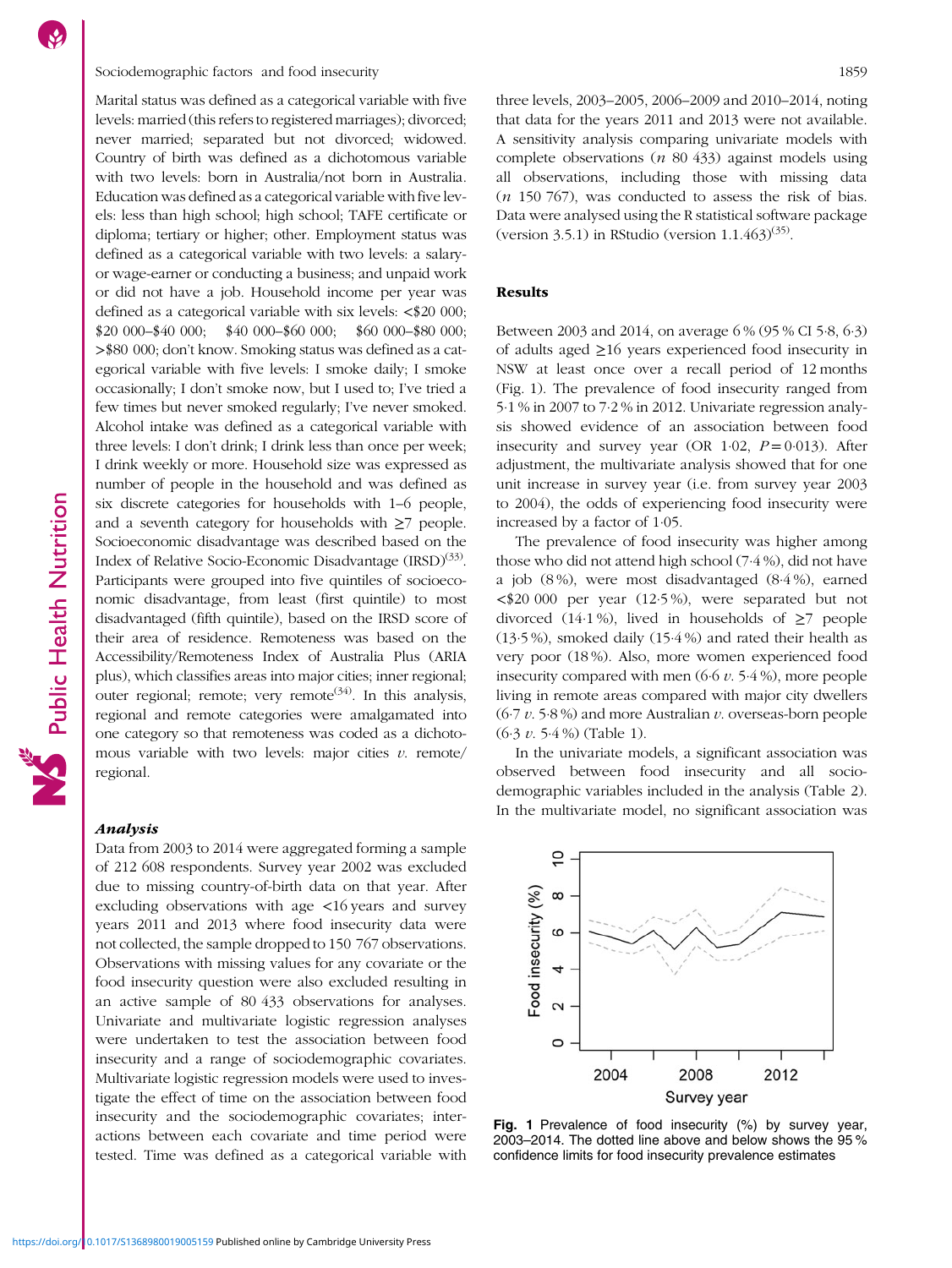<span id="page-3-0"></span>

| Table 1 Sociodemographic characteristics of survey sample* 2003-2014 by percentage of food insecurity |  |  |
|-------------------------------------------------------------------------------------------------------|--|--|
|                                                                                                       |  |  |

| Demographic              |                                                         | n                | % population     |                          | % food-          |                      |
|--------------------------|---------------------------------------------------------|------------------|------------------|--------------------------|------------------|----------------------|
| variable                 | Level                                                   | (sample)         | estimate         | 95 % CI                  | insecure         | 95 % CI              |
|                          | $<$ 20                                                  | 3147             | 7.0              | 6.7, 7.4                 | $6-1$            | 4.4, 7.7             |
| Age                      | $\geq$ 20                                               | 77 286           | 93.0             | 92.6, 93.3               | $6-0$            | 5.8, 6.3             |
| Sex                      | Male                                                    | 32 714           | 49.5             | 48.9, 50.0               | $5-4$            | 5.0, 5.9             |
|                          | Female                                                  | 47 719           | $50-5$           | 50.0, 51.1               | $6-6$            | 6.3, 7.0             |
|                          | Married (this refers to registered                      |                  |                  |                          |                  |                      |
| Marital status           | marriages)                                              | 42 235           | 49.0             | 48.5, 49.6               | $3-3$            | 3.1, 3.6             |
|                          | Divorced                                                | 8426             | 8.3              | 8.0, 8.5                 | $10-3$           | 9.4, 11.2            |
|                          | Never married                                           | 17 462           | 33.5             | 32.9, 34.0               | $8-7$            | 8.1, 9.4             |
|                          | Separated but not divorced                              | 2737             | $3-1$            | 2.9, 3.2                 | 14.1             | 11.8, 16.5           |
|                          | Widowed                                                 | 9573             | 6.2              | 6.0, 6.4                 | $3-2$            | 2.7, 3.7             |
| Born in Australia        | Yes                                                     | 62 510           | 71.9             | 71.4, 72.4               | $6-3$            | 6.0, 6.6             |
|                          | No                                                      | 17 923           | 28.1             | 27.6, 28.6               | 5.4              | 4.8, 6.0             |
| Household size           | 1                                                       | 21 441           | 19.1             | 18.7, 19.4               | 7.7              | 7.0, 8.4             |
| (no. of people)          | 2                                                       | 32 467           | 33.5             | 33.0, 34.0               | 5.1              | 4.7, 5.5             |
|                          | 3                                                       | 10 708           | $17-5$           | 17.1, 17.9               | 6.4              | 5.8, 7.1             |
|                          | 4                                                       | 9752             | 18.1             | 17.7, 18.6               | 5.1              | 4.3, 5.9             |
|                          | 5                                                       | 4195             | 7.9              | 7.6, 8.2                 | 5.9              | 5.0, 6.7             |
|                          | 6                                                       | 1314             | 2.6              | 2.5, 2.8                 | 7.2              | 5.6, 8.9             |
|                          | $\geq$ 7                                                | 556              | 1.3              | 1.1, 1.5                 | $13-5$           | 9.6, 17.5            |
| Level of education       | Less than high school                                   | 25 442           | 24.4             | 24.0, 24.9               | 7.4              | 6.7, 8.0             |
|                          | High school                                             | 10 266           | $15-3$           | 14.8, 15.7               | 6.2              | 5.4, 7.0             |
|                          | TAFE certificate or diploma                             | 23 269           | 28.8             | 28.3, 29.3               | 7.1              | 6.6, 7.6             |
|                          | Tertiary or higher                                      | 20 239           | $30-4$           | 29.9, 30.9               | $3-8$            | 3.4, 4.2             |
|                          | Other                                                   | 1217             | 1.2              | 1.1, 1.2                 | $6 - 5$          | 4.5, 8.5             |
| <b>Employment status</b> | A salary- or wage-earner or<br>conducting a business    | 40 119           | 61.9             | 61.4, 62.4               | 4.8              | 4.5, 5.1             |
|                          | Did not have a job                                      | 40 314           | $38-1$           | 37.6, 38.6               | $8-0$            | 7.5, 8.5             |
| Household income         | $<$ \$20 000                                            | 17 137           | 14.3             | 14.0, 14.6               | 12.5             | 11.7, 13.3           |
|                          | \$20 000–\$40 000                                       | 15 404           | $16-2$           | 15.8, 16.6               | 8.5              | 7.5, 9.5             |
|                          | \$40 000–\$60 000                                       | 11 155           | 14.6             | 14.2, 15.0               | $5-8$            | 5.2, 6.4             |
|                          | \$60 000–\$80 000                                       | 8057             | 11.6             | 11.2, 11.9               | 4.0              | 3.3, 4.6             |
|                          | >\$80 000                                               | 16 559           | 27.8             | 27.3, 28.3               | 2.2              | 1.9, 2.5             |
|                          | Don't know                                              | 12 121           | $15-5$           | 15.1, 15.9               | $6-2$            | 5.5, 6.9             |
| Socioeconomic            | 1st quintile (least disadvantaged)                      | 10816            | $20-6$           | 20.2, 21.1               | 3.9              | 3.4, 4.4             |
| disadvantage             | 2nd quintile                                            | 13 389           | $20-6$           | 20.1, 21.0               | $5-3$            | 4.8, 5.8             |
|                          | 3rd quintile                                            | 17 630           | 20.3             | 19.9, 20.7               | $6-1$            | 5.5, 6.7             |
|                          | 4th quintile                                            | 20 494           | 19.8             | 19.4, 20.2               | $6-7$            | 6.2, 7.3             |
|                          | 5th quintile (most disadvantaged)                       | 18 104           | $18-7$           | 18.3, 19.2               | 8.4              | 7.5, 9.3             |
| Smoking status           | I smoke daily                                           | 10 851           | $14-6$           | 14.2, 15.0               | 15.4             | 14.3, 16.4           |
|                          | I smoke occasionally                                    | 2629             | 4.4              | 4.2, 4.7                 | $10-6$           | 8.9, 12.3            |
|                          | I don't smoke now, but I used to                        | 22 921           | 24.2             | 23.7, 24.6               | 4.9              | 4.5, 5.3             |
|                          | I've tried it a few times but never<br>smoked regularly | 7854             | 10.9             | 10.5, 11.2               | 4.3              | 3.6, 5.0             |
|                          | I've never smoked                                       | 36 178           | 45.9             | 45.4, 46.5               | $3-7$            | 3.3, 4.0             |
| Alcohol intake           | I don't drink                                           | 25 435           | 29.6             | 29.1, 30.1               | 7.2              | 6.6, 7.7             |
|                          | I drink less than once per week                         | 17 779           | 24.6             | 24.2, 25.1               | 7.0              | 6.4, 7.5             |
|                          | I drink weekly or more                                  | 37 219           | 45.8             | 45.2, 46.3               | 4.8              | 4.5, 5.2             |
| Self-rated health        | Excellent                                               | 15 343           | 20.7             | 20.2, 21.1               | $3-8$            | 3.1, 4.5             |
|                          | Very good                                               | 24 015           | $30 - 8$         | 30.3, 31.3               | 4.2              | 3.8, 4.6             |
|                          | Good                                                    | 23 561           | 29.0             | 28.5, 29.5               | $6-0$            | 5.5, 6.4             |
|                          | Fair                                                    | 11 661           | $13-1$           | 12.7.13.4                | 8.9              | 8.1, 9.7             |
|                          | Poor                                                    | 4690             | $5-2$            |                          |                  |                      |
|                          |                                                         |                  |                  | 5.0, 5.5                 | $16-3$           | 14.5, 18.1           |
|                          | Very poor                                               | 1163             | 1.2              | 1.1, 1.3                 | 18.0             | 14.7, 21.4           |
| Remoteness               | Major cities<br>Remote/regional                         | 42 696<br>37 737 | 73.3<br>$26 - 7$ | 72.9, 73.7<br>26.3, 27.1 | $5-8$<br>$6 - 7$ | 5.5, 6.1<br>6.2, 7.2 |

\*Missing values (%): food insecurity (8·8), socioeconomic disadvantage (0·2), born in Australia (8·5), level of education (18·0), employment status (17·2), income (7·9), self-rated health (5-5), sex (<0-1), smoking status (21-8), people in household (1-2), marital status (0-4), locality (0-2), alcohol use (22-1).

found with country of birth  $(P=0.3)$ , socioeconomic disadvantage (most disadvantaged compared with least disadvantaged;  $P = 0.6$ ) or remoteness ( $P = 0.9$ ). The associations with age, sex, marital status, household size, education, employment status, household income, smoking status, alcohol intake and self-rated health remained significant in the multivariate model (Table [2\)](#page-4-0).

After adjusting for all other variables in the model, those who attended high school had 0·77 times the odds of experiencing food insecurity  $(P = 0.01)$  compared with those who did not attend high school, and those who did not have a job, had 1·54 times the odds of being food-insecure compared with those on a salary  $(P < 0.001)$ . The association between food insecurity and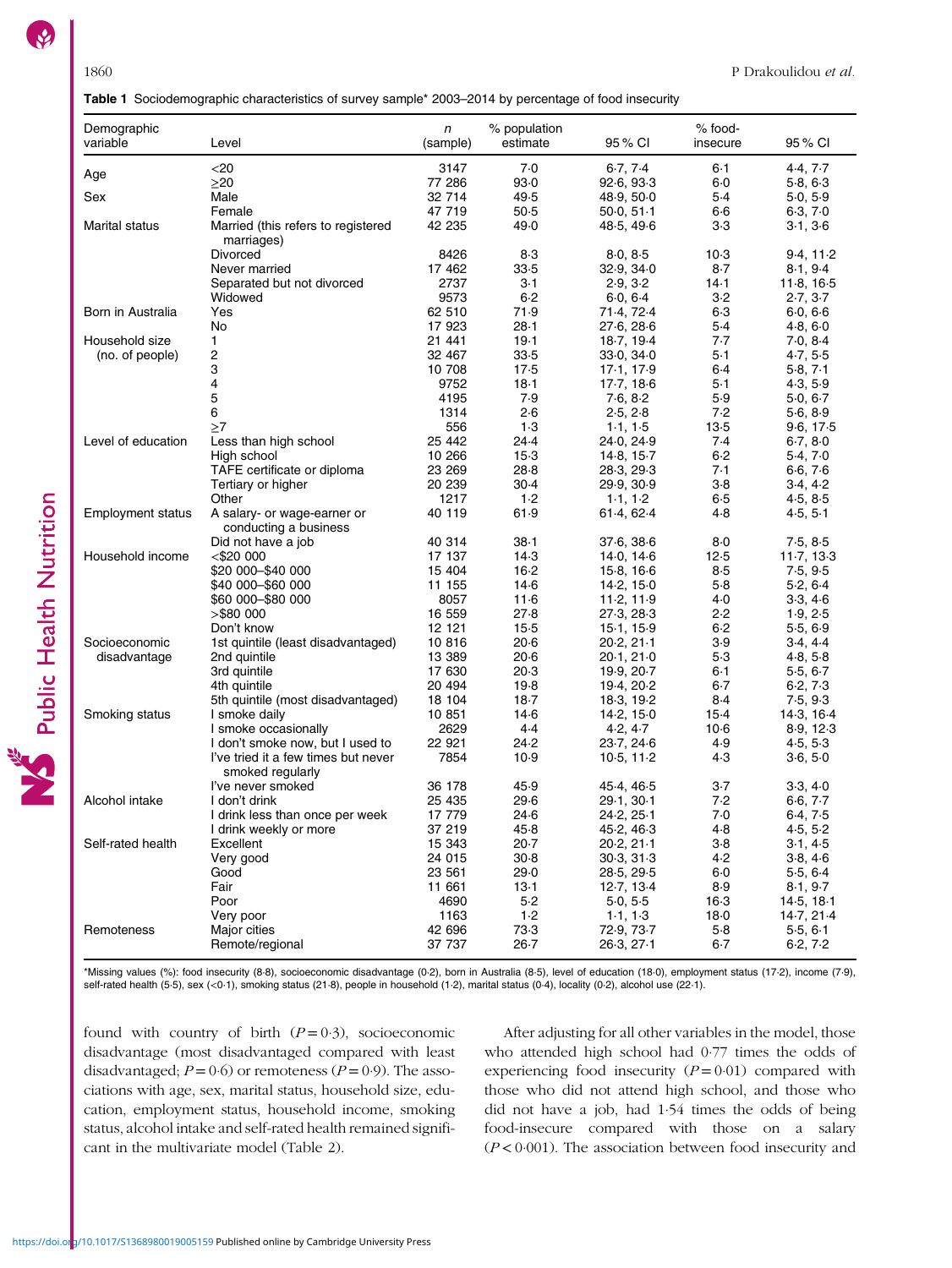# <span id="page-4-0"></span>Table 2 Univariate and multivariate logistic regression analyses of food insecurity by sociodemographic variables

| Variable                                   | Level                                                                        | Univariate<br>OR     | 95 % CI                  | $\mathsf{P}$                           | Multivariate<br>OR | 95 % CI                  | $\boldsymbol{P}$                |
|--------------------------------------------|------------------------------------------------------------------------------|----------------------|--------------------------|----------------------------------------|--------------------|--------------------------|---------------------------------|
| Survey year, per year<br>Age, $<$ 20 years | NA<br>ΝA<br>NA                                                               | 1.02<br>1.88<br>0.97 | 1.1.03<br>1.42, 2.49     | 0.013<br>$<$ 0 $\cdot$ 001<br>< 0.001  | 1.05<br>2.02       | 1.03, 1.06<br>1.49, 2.73 | < 0.001<br>$<$ 0.001<br>< 0.001 |
| Age, per year,<br>>20 years                |                                                                              |                      | 0.97, 0.97               |                                        | 0.95               | 0.95, 0.96               |                                 |
| Sex                                        | Male                                                                         | Reference            |                          |                                        | Reference          |                          |                                 |
|                                            | Female                                                                       | 1.23                 | 1.12, 1.36               | $<$ 0 $\cdot$ 001                      | 1.21               | 1.08, 1.35               | $<$ 0 $\cdot$ 001               |
| Marital status                             | Married (this refers to<br>registered marriages)                             | Reference            |                          |                                        | Reference          |                          |                                 |
|                                            | Divorced<br>Never married                                                    | 3.33<br>2.77         | 2.93, 3.78               | < 0.001<br>$<$ 0 $\cdot$ 001           | 2<br>1.25          | 1.7, 2.34                | < 0.001<br>0.0066               |
|                                            | Separated but not<br>divorced                                                | 4.76                 | 2.47, 3.1<br>3.86, 5.87  | $<$ 0.001                              | 2.16               | 1.06, 1.46<br>1.7, 2.74  | $<$ 0 $\cdot$ 001               |
|                                            | Widowed                                                                      | 0.96                 | 0.81, 1.14               | 0.64                                   | 1                  | 0.81, 1.24               | 1                               |
| Born in Australia                          | Yes                                                                          | Reference            |                          |                                        | Reference          |                          |                                 |
|                                            | No                                                                           | 0.86                 | 0.75, 0.97               | 0.015                                  | 0.93               | 0.81, 1.07               | 0.29                            |
| Household size (no. of                     | 1                                                                            | Reference            |                          |                                        | Reference          |                          |                                 |
| people in household)                       | 2<br>3                                                                       | 0.64<br>0.83         | 0.56, 0.73               | $<$ 0 $\cdot$ 001<br>0.0061            | 0.84<br>0.8        | 0.72, 0.98               | 0.027<br>0.016                  |
|                                            | 4                                                                            | 0.64                 | 0.72, 0.95<br>0.53, 0.78 | $<$ 0 $\cdot$ 001                      | 0.83               | 0.67, 0.96<br>0.66, 1.03 | 0.095                           |
|                                            | 5                                                                            | 0.74                 | 0.62, 0.89               | 0.0013                                 | 0.91               | 0.72, 1.15               | 0.44                            |
|                                            | 6                                                                            | 0.93                 | 0.72, 1.22               | 0.61                                   | 0.84               | 0.6, 1.16                | 0.28                            |
|                                            | $\geq$ 7                                                                     | 1.88                 | 1.33, 2.66               | $<$ 0.001                              | 1.79               | 1.19, 2.68               | 0.0048                          |
| <b>Education level</b>                     | Less than high school                                                        | Reference            |                          |                                        | Reference          |                          |                                 |
|                                            | High school                                                                  | 0.83                 | 0.71, 0.98               | 0.027                                  | 0.77               | 0.63, 0.94               | 0.012                           |
|                                            | TAFE certificate or<br>diploma                                               | 0.96                 | 0.85, 1.09               | 0.55                                   | 1                  | 0.88, 1.15               | 0.97                            |
|                                            | Tertiary or higher                                                           | 0.5                  | 0.43, 0.58               | $<$ 0.001                              | 0.84               | 0.71, 0.99               | 0.032                           |
|                                            | Other                                                                        | 0.87                 | 0.62, 1.23               | 0.43                                   | 1.04               | 0.73, 1.49               | 0.84                            |
| <b>Employment status</b>                   | A salary- or wage-earner<br>or conducting a<br>business                      | Reference            |                          |                                        | Reference          |                          |                                 |
|                                            | Unpaid work or did not<br>have a job                                         | 1.72                 | 1.56, 1.89               | $<$ 0.001                              | 1.54               | 1.36, 1.75               | $<$ 0 $\cdot$ 001               |
| Household income                           | $<$ \$20 000                                                                 | Reference            |                          |                                        | Reference          |                          |                                 |
|                                            | \$20 000 - \$40 000                                                          | 0.65                 | 0.56, 0.76               | $<$ 0 $\cdot$ 001                      | 0.7                | 0.59, 0.83               | $<$ 0 $\cdot$ 001               |
|                                            | \$40 000 - \$60 000                                                          | 0.43                 | 0.38, 0.5                | $<$ 0 $\cdot$ 001                      | 0.46               | 0.39, 0.55               | $<$ 0 $\cdot$ 001               |
|                                            | \$60 000 - \$80 000                                                          | 0.29                 | 0.24, 0.35               | $<$ 0 $\cdot$ 001                      | 0.34               | 0.28, 0.42               | < 0.001                         |
|                                            | $>$ \$80 000<br>Don't know                                                   | 0.16<br>0.47         | 0.13, 0.19               | $<$ 0 $\cdot$ 001<br>$<$ 0.001         | 0.2<br>0.43        | 0.16, 0.24               | $<$ 0 $\cdot$ 001<br>< 0.001    |
| Socioeconomic                              | 1st quintile (least                                                          | Reference            | 0.41, 0.54               |                                        | Reference          | 0.36, 0.51               |                                 |
| disadvantage                               | disadvantaged)                                                               |                      |                          |                                        |                    |                          |                                 |
|                                            | 2nd quintile                                                                 | 1.38                 | 1.15, 1.64               | $<$ 0 $\cdot$ 001                      | 1.01               | 0.84, 1.22               | 0.88                            |
|                                            | 3rd quintile                                                                 | 1·6                  | 1.35, 1.9                | $<$ 0 $\cdot$ 001                      | 0.96               | 0.8, 1.16                | 0.68                            |
|                                            | 4th quintile                                                                 | 1.77                 | 1.51, 2.09               | $<$ 0 $\cdot$ 001                      | 0.97               | 0.81, 1.17               | 0.78                            |
|                                            | 5th quintile (most                                                           | 2.26                 | 1.89, 2.71               | < 0.001                                | 1.06               | 0.88, 1.28               | 0.55                            |
|                                            | disadvantaged)                                                               |                      |                          |                                        |                    |                          |                                 |
| Smoking status                             | I smoke daily                                                                | Reference            |                          |                                        | Reference          |                          |                                 |
|                                            | I smoke occasionally                                                         | 0.65                 | 0.53, 0.8                | $<$ 0 $\cdot$ 001                      | 0.74               | 0.6, 0.92                | 0.0074                          |
|                                            | I don't smoke now, but I<br>used to                                          | 0.28                 | 0.25, 0.32               | $<$ 0 $\cdot$ 001                      | 0.51               | 0.45, 0.59               | $<$ 0 $\cdot$ 001               |
|                                            | I've tried it a few times but<br>never smoked regularly<br>I've never smoked | 0.25<br>0.21         | 0.21, 0.3<br>0.18, 0.24  | $<$ 0 $\cdot$ 001<br>$<$ 0 $\cdot$ 001 | 0.4<br>0.31        | 0.33, 0.48<br>0.27, 0.36 | <0.001<br>$<$ 0 $\cdot$ 001     |
| Alcohol intake                             | I don't drink                                                                | Reference            |                          |                                        | Reference          |                          |                                 |
|                                            | I drink less than once per<br>week                                           | 0.97                 | 0.86, 1.09               | 0.6                                    | 0.92               | 0.8, 1.05                | 0.21                            |
|                                            | I drink weekly or more                                                       | 0.66                 | 0.58, 0.74               | $<$ 0 $\cdot$ 001                      | 0.82               | 0.73, 0.94               | 0.0027                          |
| Self-rated health                          | Excellent                                                                    | Reference            |                          |                                        | Reference          |                          |                                 |
|                                            | Very good                                                                    | 1.11                 | 0.9, 1.38                | 0.32                                   | 1.03               | 0.84, 1.27               | 0.75                            |
|                                            | Good                                                                         | 1·6                  | 1.3, 1.96                | $<$ 0 $\cdot$ 001                      | 1.34               | 1.1, 1.64                | 0.0038                          |
|                                            | Fair                                                                         | 2.46                 | 1.99, 3.04               | $<$ 0.001                              | 1.94               | 1.57, 2.39               | $<$ 0 $\cdot$ 001               |
|                                            | Poor                                                                         | 4.93                 | 3.92, 6.19               | $<$ 0 $\cdot$ 001                      | 3.17               | 2.54, 3.96               | < 0.001                         |
|                                            | Very poor                                                                    | 5.56                 | 4.14, 7.47               | $<$ 0 $\cdot$ 001                      | 3.63               | 2.68, 4.91               | < 0.001                         |
| Remoteness                                 | Major cities<br>Remote/regional                                              | Reference<br>1.17    | 1.06, 1.29               | 0.0017                                 | Reference<br>1.01  | 0.9, 1.13                | 0.9                             |
|                                            |                                                                              |                      |                          |                                        |                    |                          |                                 |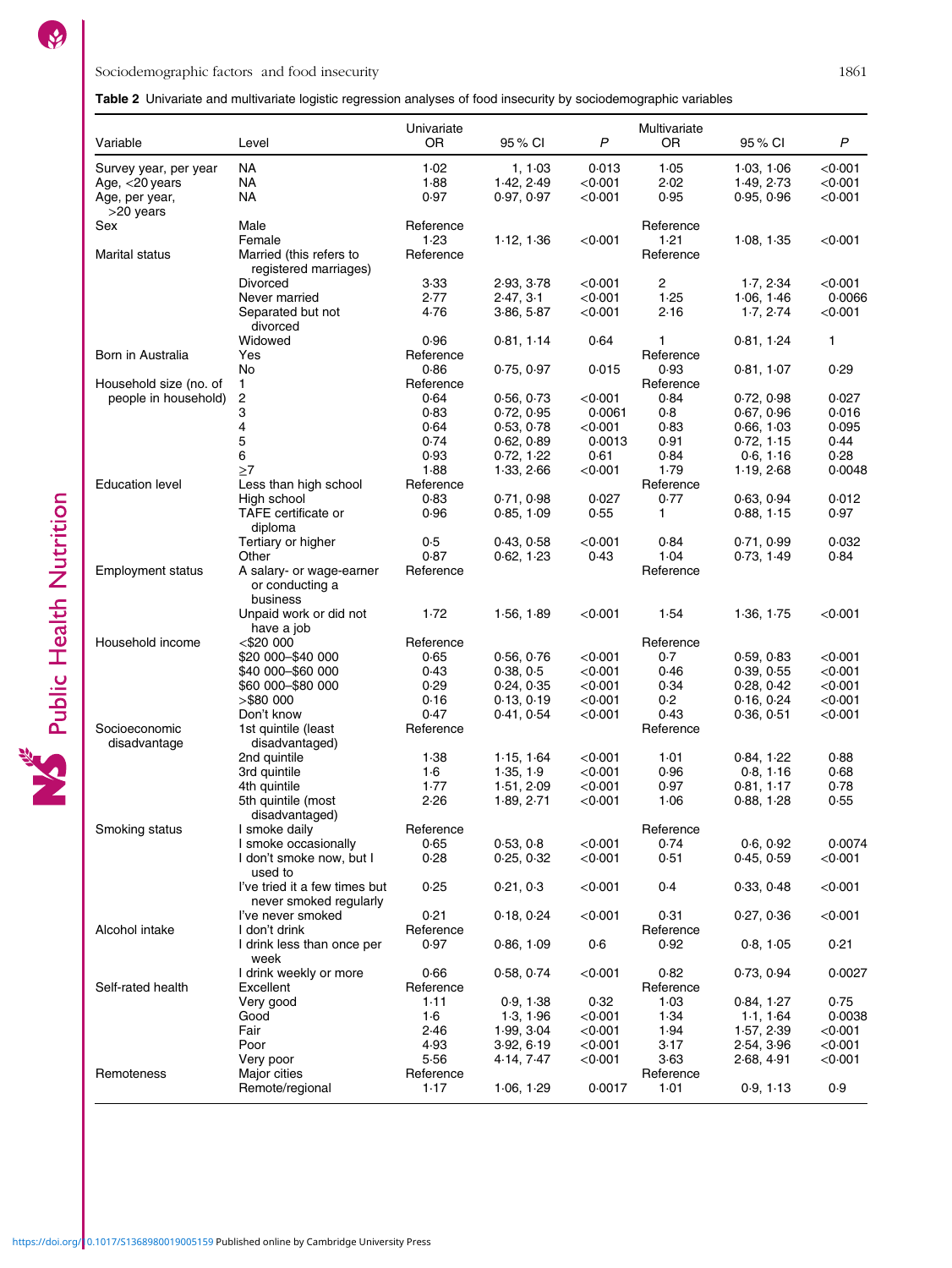

Fig. 2 Food insecurity by age in years with 95 % CI

income was highly significant  $(P < 0.001)$  across all income levels compared with the reference group of those earning <\$20 000 per year. This association followed a gradient, with the odds of food insecurity increasing as income decreased. Those in the highest income group (>\$80 000) had one-fifth the odds of food insecurity (OR 0·2) compared with those in the lowest income group, and these odds increased in a stepwise fashion as income decreased from highest to lowest. The association with smoking and self-rated health also showed a gradient. As smoking increased from 'never smoked' to 'smoking daily' and as self-rated health changed from 'excellent' to 'very poor', so did the odds of food insecurity. Those with a very poor self-rated health had almost four times the odds of food insecurity compared with those who rated their health as excellent (OR 3·63), and those who smoked daily had more than three times the odds of food insecurity compared with those who had never smoked (OR 3·23). Drinking weekly or more was associated with lower risk of food insecurity compared with not drinking (OR 0·82). The association of food insecurity with number of people in the household went in two directions: compared with single-member households, those in households of two or three members had lower odds of food insecurity (OR 0·84 and 0·8, respectively), whereas those in households of  $\geq$ 7 members had much higher odds of food insecurity (OR 1·79). Marital status remained significantly associated with food insecurity in the multivariate model: people who were divorced or separated had about twice the odds of food insecurity (OR 2 and 2·16, respectively) compared with married people. People who never married were at an increased risk of food insecurity compared with married people (OR 1·25), but less so compared with people who were divorced or separated. Women were also at an increased risk of food insecurity compared with men (OR 1·24).

Plotted against age, food insecurity appeared to increase from the age of 16 up to 19 years and then to decrease from

the age of 20 onwards (Fig. 2). In the multivariate model, two different age variables were included: age <20 and age ≥20 years. Both appeared significantly associated with food insecurity. For every year increase in age from the age of 16–19, the odds of food insecurity increased by a factor of 2.02 ( $P < 0.001$ ), whereas for every year increase after the age of 19, the odds of food insecurity decreased by a factor of 0.95 ( $P < 0.001$ ).

Multivariate analyses of the associations over time found no significant interaction between the covariates and time period except in the case of remoteness, household income and self-rated health as shown in Fig. [3\(](#page-6-0)a–c). There was strong evidence that the effect of income  $(P < 0.001)$  was modified by time (Fig.  $3(a)$ ). The odds of food insecurity decreased as income increased, and this association was consistent across the three time periods; however, the gradient in the association was attenuated in recent years whereby the difference in the odds of food insecurity between those who earned <\$20 000 per year and those who earned \$20 000–40 000 was no longer evident. There was some evidence that the effect of self-rated health was also modified by time, although statistical significance was borderline  $(P = 0.05)$  (Fig. [3](#page-6-0)(b)). While there was a clear 'dose–response' relationship with the odds of food insecurity increasing as self-rated health deteriorated in early years, in later years the odds of food insecurity in those with good and excellent health appeared to be similar. However, the elevated odds of food insecurity of those with very poor self-rated health relative to those with excellent health remained similar to previous years. There was strong evidence that the effect of remoteness  $(P = 0.003)$ varied by time period (Fig. [3](#page-6-0)(c)), after adjusting for other covariates. While the odds of food insecurity in remote/ regional areas were lower compared with major cities in 2006–2009, this association was reversed in 2010–2014 whereby those who lived in remote/regional areas were more at risk of food insecurity compared with those living in major cities. The interaction of all other covariates with time was non-significant after adjustment.

# **Discussion**

This analysis of NSW PHS is the first to show prevalence rates of food insecurity over 12 years and how they are associated with sociodemographic factors. The average prevalence of food insecurity between 2003 and 2014 was 6 % and increased by 41 % between 2009 and 2012, but overall rates fluctuated (Fig. [1](#page-2-0)). A slight upwards trend was observed showing that the odds of food insecurity increased by a factor of 1·05 from one survey year to the next ( $P < 0.001$ ). Food insecurity prevalence was higher at younger ages, with young adults aged 16–19 years being particularly at risk. In addition, food insecurity was independently associated with sex, marital status, household size, education, employment status, household income,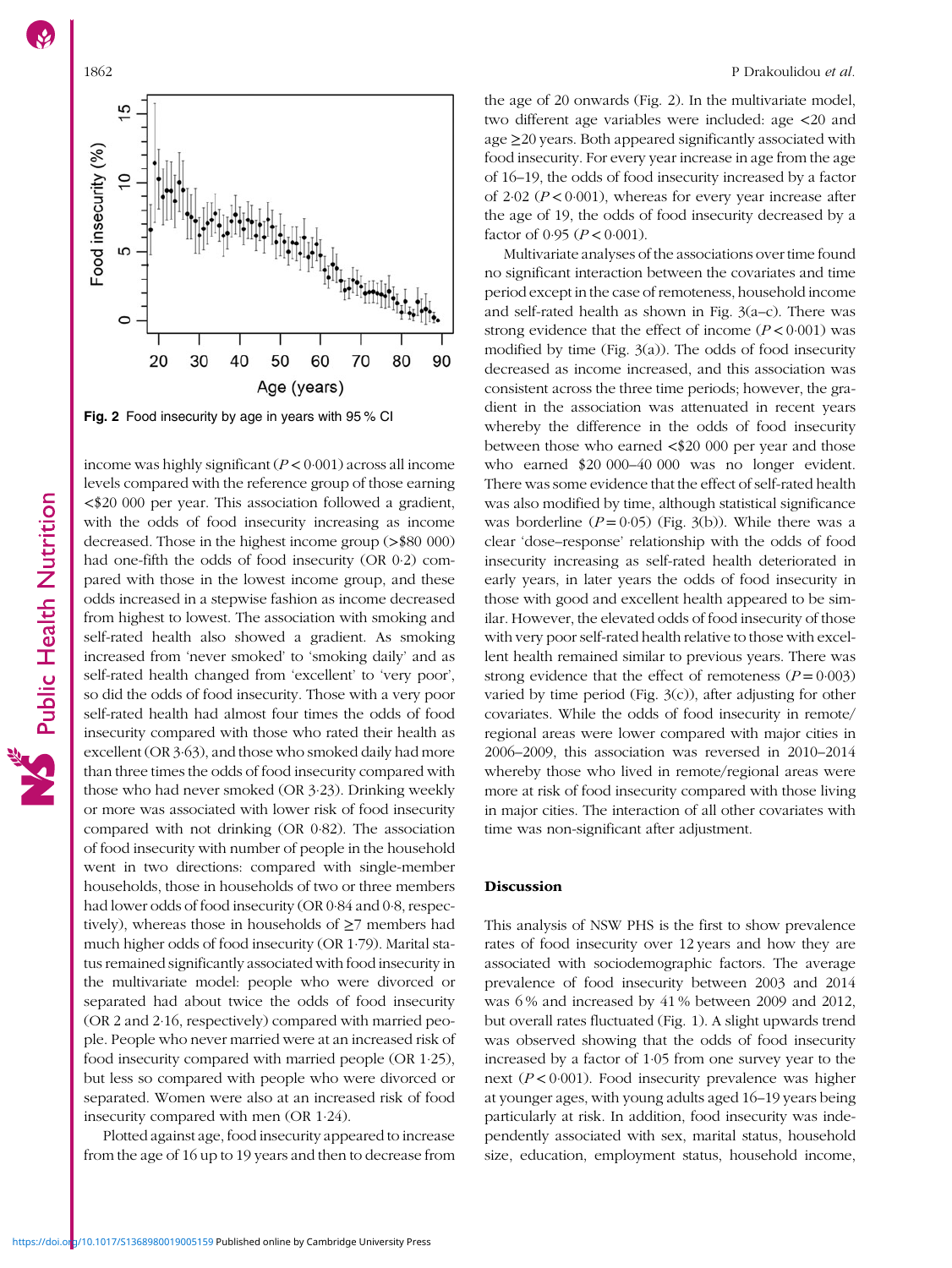<span id="page-6-0"></span>

Fig. 3 Association of food insecurity with (a) household income, (b) self-rated health and (c) remoteness, stratified by time period

smoking status, alcohol intake and self-rated health, with most of these associations appearing to be highly significant  $(P < 0.001)$ .

Increased food insecurity among young adults has been demonstrated in other Australian studies<sup>([36\)](#page-9-0)</sup>, some of which have focused on particular at-risk groups such as university students $(37)$  and youth accessing homelessness support services<sup> $(38)$  $(38)$  $(38)$ </sup>. Nutritional vulnerability in young adulthood, a period characterised by transition, has been linked to a range of factors including lack of time, facilities, knowledge and motivation to plan, shop, prepare and cook healthy  $food<sup>(39)</sup>$  $food<sup>(39)</sup>$  $food<sup>(39)</sup>$ .

The association with income was the strongest among all covariates: households with an income <\$20 000 per year had five times the odds of food insecurity compared with those with an income >\$80 000 per year. This association followed a gradient with decreasing odds of food insecurity as income increased along the income scale. This gradient was retained in the multivariate model with only minor reductions in the adjusted OR, thus confirming existing evidence on the role of income as a major predictor of food insecurity<sup> $(40-42)$  $(40-42)$  $(40-42)$ </sup>. This suggests that the use of a tool to measure financial access to food is imperative.

Our results also support previous evidence on the role of smoking as an independent risk factor for food insecurity<sup> $(43)$  $(43)$  $(43)$ </sup>. There was strong evidence of an association between smoking status and food insecurity in the univariate model. Daily smokers had almost five times the odds of food insecurity compared with those who never smoked (OR 0·21, 95 % CI 0·18, 0·24, P < 0·001). After adjusting for all other factors, daily smokers appeared to have 3·2 times the odds of food insecurity compared with people who never smoked. A graded decrease in the odds of food insecurity was noted as smoking levels decreased. The presence of a dose–response relationship points to a potential direction of effect going from smoking to food insecurity; however, it is not possible to draw reliable conclusions in the absence of longitudinal data. Other studies have found that the association between smoking and food insecurity is potentially bidirectional, with smoking leading to food insecurity on one hand, but food distress also leading to smoking on the other hand  $(44, 45)$  $(44, 45)$  $(44, 45)$  $(44, 45)$ .

Possible mechanisms of the effect of smoking on food security status have been suggested previously $(43)$  $(43)$  $(43)$ . One such mechanism is the economic burden of smoking, which is much greater for low-income households. In these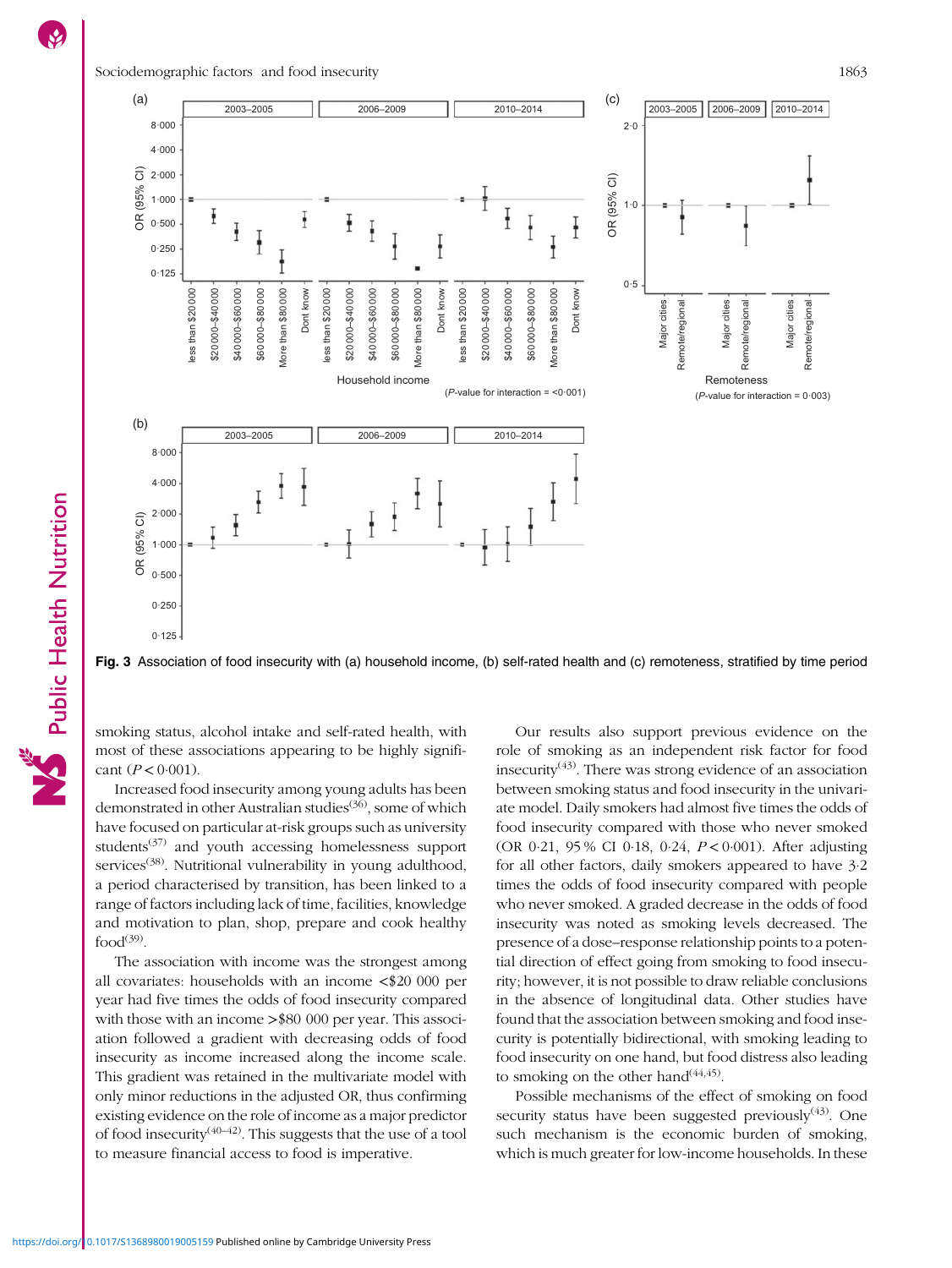households, the cost of cigarettes can represent a significant proportion of their disposable income and can negatively influence spending on healthy food $(43)$ . It is likely that the cost of cigarettes imposes financial restrictions on people's ability to purchase food, but more in-depth data would be needed to verify this hypothesis. Another possible explanation is based on behavioural differences in terms of dietary habits and attitudes towards healthy eating between smokers and non-smokers<sup> $(43)$  $(43)$ </sup>. Given that our study solely assesses financial access to food and does not account for the quality of foods consumed or specific dietary patterns associated with food insecurity, it is not possible to ascertain if the association between smoking and food insecurity is due to such behavioural factors.

The association of alcohol intake with food insecurity went the opposite direction compared with that of smoking. Those who drank weekly appeared to be at a lower risk of food insecurity relative to those who did not drink. This is consistent with the literature which suggests that alcohol use alone is associated with higher socioeconomic status, whereas risky alcohol consumption is linked to lower socioeconomic status<sup>([46](#page-10-0),[47](#page-10-0))</sup>. It is likely that in our data set, drinking weekly or more was correlated with higher income, explaining the reduced odds of food insecurity in this group. Given the absence of data on excessive alcohol consumption, it was not possible to assess the relationship of risky alcohol use with food insecurity.

Food insecurity was strongly associated with very poor self-rated health (OR  $3.63$ ,  $P < 0.001$ ). The relationship between self-rated health and food insecurity is complex and potentially bidirectional<sup>([48\)](#page-10-0)</sup>. Food insecurity is a contributor to poor health outcomes such as obesity and chronic disease, but according to studies on cancer and HIV-affected populations, disease may also contribute to higher rates of food insecurity, only partially explained by other sociodemographic correlates<sup>[\(49](#page-10-0),[50](#page-10-0))</sup>. Given the cross-sectional nature of our study, it was not possible to ascertain the direction of effect in this association.

Women were at more risk of food insecurity compared with men (OR 1·24). This is consistent with previous studies in Canada, USA and New Zealand<sup>([51](#page-10-0)-[53](#page-10-0))</sup>. Several explanations have been given for this difference. One explanation is based on the different gender roles, with women being more often charged with the responsibility of feeding the family<sup> $(54)$  $(54)$ </sup>. According to a previous study, women are more likely to sacrifice their food to feed other members of the family and, therefore, more likely to report food insecurity<sup> $(55)$  $(55)$ </sup>. They are also more likely to be sole parents, and sole parenthood has been shown to be associated with food insecurity<sup>([52,53\)](#page-10-0)</sup>.

In the adjusted model, there was no evidence of an association between food insecurity and country of birth, remoteness (i.e. regional/remote areas  $v$ . major cities) or socioeconomic disadvantage. This is inconsistent with previous population surveys in NSW and South Australia that found an association with remoteness and socioeconomic disadvantage<sup> $(56,57)$  $(56,57)$ </sup>. It is possible that in our study, disadvantage is mainly driven by household income and educational level, both of which were significant in the multivariate model. Given that our study examines food insecurity over 12 years, there is less risk of random sampling bias in our study compared with studies using data from 2 or 3 years.

The associations between our covariates and food insecurity appeared to be fairly consistent over the study period. Time did not have a significant effect on these associations except a minor effect on income and self-rated health, where the gradient in the association with food insecurity was less evident in some years. The most important interaction with time was in the case of remoteness where the odds of food insecurity changed from being lower in remote areas compared with major cities in the first time period, to being slightly higher over the following years.

A strength of this study is the use of large population samples and multiple measurement points over a long period of time. However, there are some limitations. The data are cross-sectional, which precludes inferences about the direction of effect and causality between the sociodemographic variables and food insecurity. For some of the covariates in our models, there was missing data, which impacted the sample size for analyses, potentially affecting our estimates. However, we conducted a sensitivity analysis comparing univariate models with complete observations ( $n$  80 433) against models using all observations, including those with missing data  $(n 150 767)$ , to assess the risk of bias (online Supplementary Table [1\)](https://doi.org/10.1017/S1368980019005159). This showed only very small differences in the OR. Where larger differences were observed (change in OR >10 %), this did not appear to change the overall results in terms of which variables were found to be associated with food insecurity or the presence of a gradient effect. It should also be noted that given all variables from the univariate analysis were included in the multivariate model, potential bias from missing data in the univariate model would have limited impact on the results. From 2002 to 2012, NSW PHS had response rates ranging from 59·4 to 68·8 %, defined as the number of completed interviews over the sum of com-pleted interviews, partial interviews and refusals<sup>[\(58\)](#page-10-0)</sup>. Although high rates of non-response could be a source of bias, the sample was weighted to adjust for differences in the probabilities of selection among respondents, and post-stratified to the Australian Bureau of Statistics' latest mid-year population estimates to reduce the effect of differing non-response rates by gender and age group on the survey estimates<sup>([58](#page-10-0))</sup>.

The biggest limitation of this study is the use of a singleitem measurement tool that likely underestimates the prevalence of food insecurity<sup>[\(29\)](#page-9-0)</sup>. The gold standard for measuring food insecurity across high-income countries is the US Department of Agriculture Food Security Survey Module (USDA-FSSM), an eighteen-item tool that could reliably assess food insecurity<sup>[\(19](#page-9-0)[,59](#page-10-0))</sup>. Different studies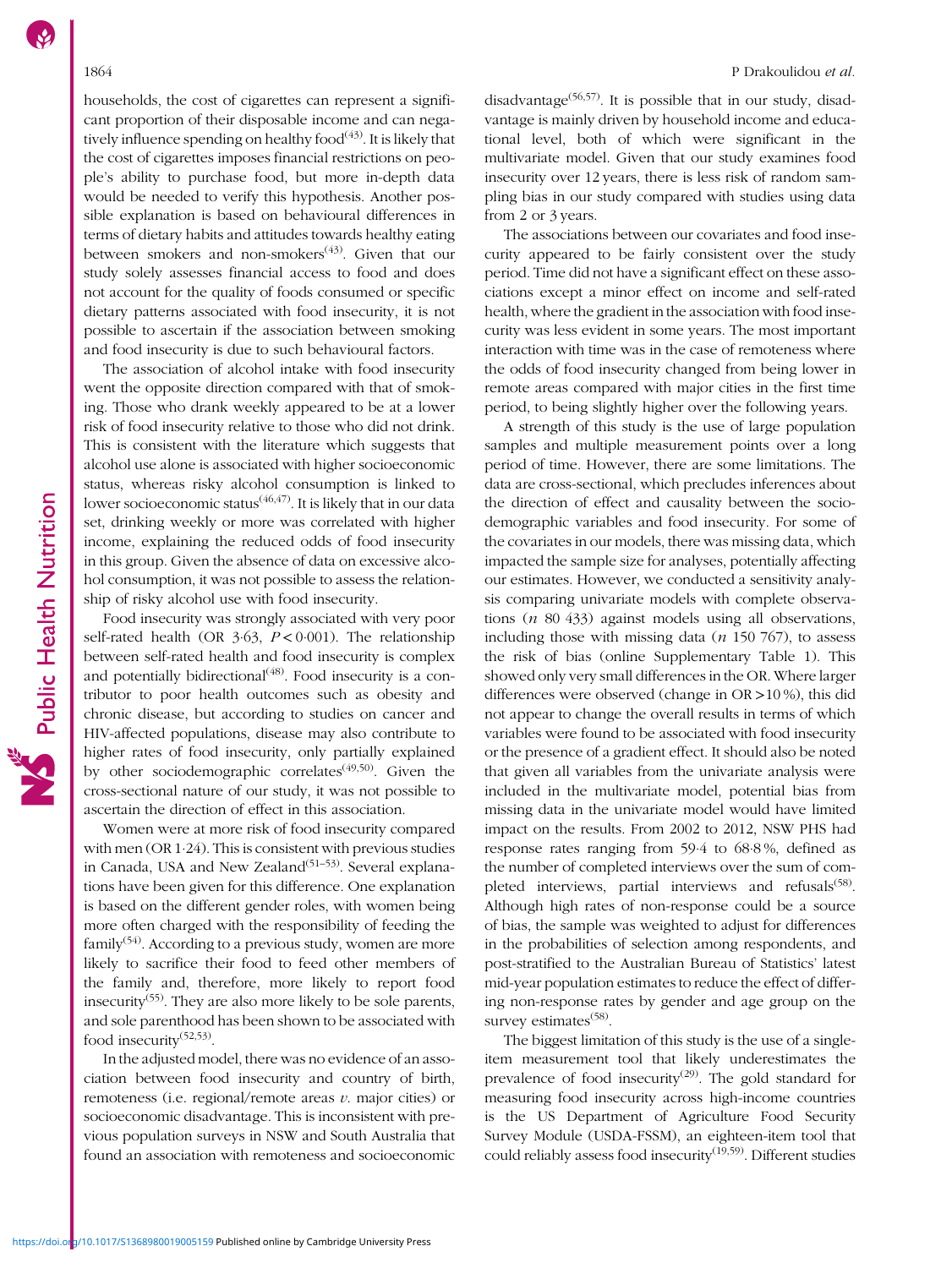# <span id="page-8-0"></span>Sociodemographic factors and food insecurity 1865

have compared USDA-FSSM against the single-item tool used in Australian surveys and have found significant differences in the estimates of food insecurity. In a survey of 2334 Australian participants using the short form of the multi-item US Household Food Security Survey Module (HFSSM), Butcher *et al.*<sup>[\(30\)](#page-9-0)</sup> found that 36% of the study population experienced some form of food insecurity, and the prevalence of 'low' and 'very low' food security was 20 and 16 %, respectively. These estimates are significantly higher than national Australian estimates of 4–6 %. Another study comparing the single-item tool to a sixteenitem food security scale found that the single-item tool underestimated food insecurity by  $6\,\%^{(27)}$  $6\,\%^{(27)}$  $6\,\%^{(27)}$ .

The limitations in our measurement tool did not affect the observed trend, that is, increase or decrease in the prevalence of food insecurity over time. Any measurement error in the prevalence of food insecurity would be consistent across the study period. Rates of food insecurity prevalence appeared to fluctuate over the study period, and findings showed a minimal consistent increase between 2003 and 2014. It was not likely that national or regional economic conditions had a bearing on the results. Overall, the Australian annual GDP growth has ranged between 1 and 4 % since  $2000^{(60)}$  $2000^{(60)}$  $2000^{(60)}$ . This is in line with similar developed nations. As the NSW economy is serviceand knowledge-focused, there has not been substantial changes to the social or economic policies since 2000, and overall government spending did not change over this time period<sup> $(60)$  $(60)$ </sup>. Furthermore, the NSW economy experienced almost two decades of uninterrupted economic growth despite the global financial crisis $(60)$  $(60)$  $(60)$ . This suggests that the observed rates of food insecurity could potentially increase substantially under weaker economic conditions.

Food insecurity is a growing public health concern in many developed countries and Australia. Understanding its impact on different sociodemographic groups is important to design appropriate interventions. The findings of the present study provide support for interventions targeting high-risk groups such as low-income, young and unemployed people. Income remains the strongest predictor of food insecurity among all sociodemographic covariates; however, the prevalence of food insecurity within lowincome groups varies, suggesting that factors other than income also play a role<sup> $(15)$ </sup>. An American study has found that financial and food management skills – for example, ability to make a budget – reduced the likelihood of food insecurity, and this association persisted in a subgroup analysis of households with very low incomes $<sup>(61)</sup>$  $<sup>(61)</sup>$  $<sup>(61)</sup>$ .</sup> Interventions targeting low-income groups should include income supplementation policies and changes to the Australian welfare system $^{(62)}$  $^{(62)}$  $^{(62)}$ , but they should also address the additional barriers that prevent certain low-income groups from being more food-secure.

It is important to note that data on food security are no longer being collected in NSW PHS. The lack of food insecurity data post-2011 nationally and post-2014 in NSW precludes an accurate appraisal of the magnitude and current impact of food insecurity. Further, the singleitem tool used in national population surveys and NSW PHS does not account for important aspects of food insecurity, such as the nutritious value of foods consumed, the frequency and severity of food insecurity. Abbreviated versions of more sensitive tools capturing multiple dimensions of food insecurity could be considered to maintain the advantages of large-scale population studies in terms of generalisability while improving the internal validity of these studies.

Given that the prevalence of food insecurity seems to be rising over time and taking into account the negative health consequences of food insecurity, we strongly recommend that the rates of food insecurity continue to be monitored in NSW and nationally using valid comprehensive tools.

# Acknowledgements

Acknowledgements: The authors would like to acknowledge the NSW Ministry of Health for access to data. Financial support: NSW Ministry of Health (access to data). Conflict of interest: None. Authorship: S.M. and B.D. designed the research project; B.D. and L.S. performed statistical analyses; P.D. wrote the primary draft of the article with feedback and modifications from all; P.D. has the primary responsibility for the final content. All authors have read and approved the final manuscript. Ethics of human subject participation: This study was conducted according to the guidelines laid down in the Declaration of Helsinki and in accordance with the Australian National Health and Medical Research Council National Statement on Ethical Conduct in Human Research 2007. This is a secondary analysis of de-identified survey data.

# Supplementary material

For supplementary material accompanying this article visit <https://doi.org/10.1017/S1368980019005159>

# References

- 1. Committee on World Food Security (2012) Coming to Terms with Terminology: Food Security, Nutrition Security, Food Security and Nutrition, Food and Nutrition Security. In Proceedings of the 39th Session of the Committee on World Food Security, Rome, Italy, 15–20 October 2012. Food and Agriculture Organisation of the United Nations.
- 2. FAO (2009) Declaration of the world summit on food security. In World Summit on Food Security, Rome, 16–18 November 2009. FAO.
- 3. Laraia BA (2013) Food insecurity and chronic disease. Adv Nutr 4, 203–212.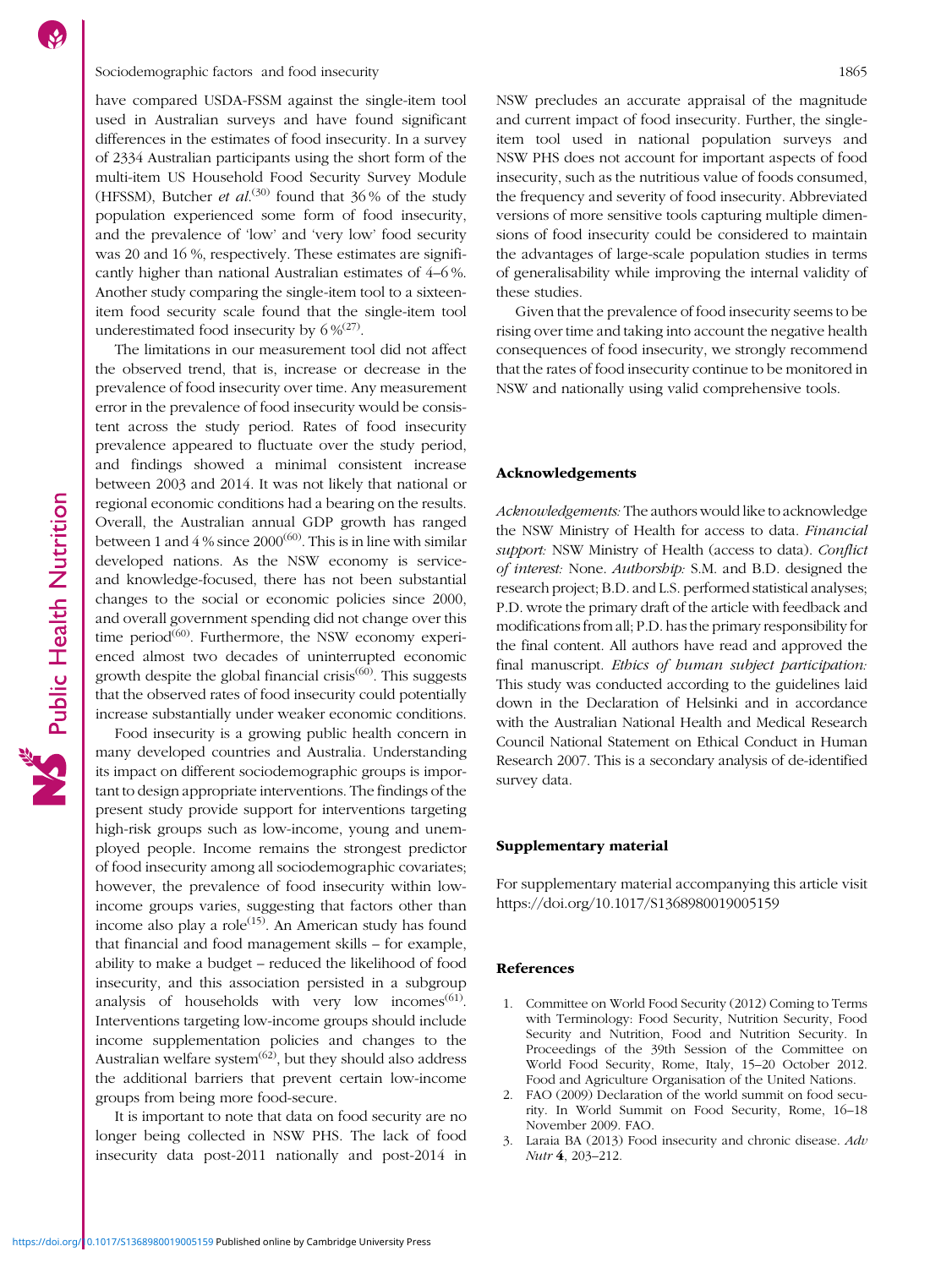- <span id="page-9-0"></span>4. Pan L, Sherry B, Njai R et al. (2012) Food insecurity is associated with obesity among US adults in 12 states. *J Acad Nutr* Diet 112, 1403–1409.
- 5. Townsend MS, Peerson J, Love B et al. (2001) Food insecurity is positively related to overweight in women.  $JNutr$  131, 1738–1745.
- 6. Adams EJ, Grummer-Strawn L & Chavez G (2003) Food insecurity is associated with increased risk of obesity in California women. *J Nutr* **133**, 1070-1074.
- 7. Moradi S, Mirzababaei A, Dadfarma A et al.(2019) Food insecurity and adult weight abnormality risk: a systematic review and meta-analysis. Eur J Nutr 58, 45–61.
- 8. Seligman HK, Bindman AB, Vittinghoff E et al. (2007) Food insecurity is associated with diabetes mellitus: results from the National Health Examination and Nutrition Examination Survey (NHANES) 1999–2002. J Gen Intern Med 22, 1018–1023.
- 9. Redmond ML, Dong F, Goetz J et al. (2016) Food insecurity and peripheral arterial disease in older adult populations. J Nutr Health Aging 20, 989–995.
- 10. Seligman HK, Davis TC, Schillinger D et al. (2010) Food insecurity is associated with hypoglycemia and poor diabetes self-management in a low-income sample with diabetes. J Health Care Poor Underserved 21, 1227–1233.
- 11. Stuff JE, Casey PH, Szeto KL et al. (2004) Household food insecurity is associated with adult health status. J Nutr 134, 2330–2335.
- Gundersen C & Ziliak JP (2015) Food insecurity and health outcomes. Health Aff 34, 1830–1839.
- 13. Leung CW, Epel ES, Willett WC et al. (2015) Household food insecurity is positively associated with depression among low-income supplemental nutrition assistance program participants and income-eligible nonparticipants. J Nutr 145, 622–627.
- 14. Martin MS, Maddocks E, Chen Y et al. (2016) Food insecurity and mental illness: disproportionate impacts in the context of perceived stress and social isolation. Public Health 132, 86–91.
- 15. Burns C (2004) A Review of the Literature Describing the Link Between Poverty, Food Insecurity and Obesity with Specific Reference to Australia. Victoria, Australia: VicHealth.
- 16. Barrett CB (2010) Measuring food insecurity. Science 327, 825–828.
- 17. Lee JS, Gundersen C, Cook J et al. (2012) Food insecurity and health across the lifespan. Adv Nutr 3, 744–745.
- 18. Australian Bureau of Statistics (2015) Food Security. Australian Bureau of Statistics. [https://www.abs.gov.au/](https://www.abs.gov.au/ausstats/abs@.nsf/Lookup/1F1C9AF1C156EA24CA257B8E001707B5?opendocument) [ausstats/abs@.nsf/Lookup/1F1C9AF1C156EA24CA257B8E0](https://www.abs.gov.au/ausstats/abs@.nsf/Lookup/1F1C9AF1C156EA24CA257B8E001707B5?opendocument) [01707B5?opendocument](https://www.abs.gov.au/ausstats/abs@.nsf/Lookup/1F1C9AF1C156EA24CA257B8E001707B5?opendocument) (accessed October 2018).
- 19. Coleman-Jensen A, Rabbitt MP, Gregory CA et al. (2018) Household Food Security in the United States in 2017. Washington, D.C., USA: United States Department of Agriculture.
- 20. Tarasuk V, Mitchell A & Dachner N (2016) Household Food Insecurity in Canada, 2014. Food Insecurity Policy Research (proof).
- 21. Loopstra R, Reeves A & Stuckler D (2015) Rising food insecurity in Europe. *Lancet* 385, 2041.
- 22. McKay FH, Haines BC & Dunn M (2019) Measuring and understanding food insecurity in Australia: a systematic review. Int J Environ Res Public Health 16, 476-502.
- 23. Gallegos D, Ellies P & Wright J (2008) Still there's no food! Food insecurity in a refugee population in Perth, Western Australia. Nutr Diet 65, 78–83.
- 24. Ferguson M, Brown C, Georga C et al. (2017) Traditional food availability and consumption in remote Aboriginal communities in the Northern Territory, Australia. Aust NZJ Public Health **41**, 294-298.
- 25. Australian Bureau of Statistics (1997) National Nutrition Survey: Selected Highlights. Australian Bureau of Statistics.

[http://www.abs.gov.au/ausstats/abs@.nsf/PrimaryMainFeatures/](http://www.abs.gov.au/ausstats/abs@.nsf/PrimaryMainFeatures/4802.0?OpenDocument) [4802.0?OpenDocument](http://www.abs.gov.au/ausstats/abs@.nsf/PrimaryMainFeatures/4802.0?OpenDocument) (accessed October 2018).

- 26. Australian Bureau of Statistics (2015) Australian Health Survey: Nutrition – State and Territory results, 2011–12. Australian Bureau of Statistics. [http://www.abs.gov.](http://www.abs.gov.au/AUSSTATS/abs@.nsf/Lookup/4364.0.55.009Main+Features1201112?OpenDocument) [au/AUSSTATS/abs@.nsf/Lookup/4364.0.55.009Main](http://www.abs.gov.au/AUSSTATS/abs@.nsf/Lookup/4364.0.55.009Main+Features1201112?OpenDocument)+[Features](http://www.abs.gov.au/AUSSTATS/abs@.nsf/Lookup/4364.0.55.009Main+Features1201112?OpenDocument) 12011–[12?OpenDocument](http://www.abs.gov.au/AUSSTATS/abs@.nsf/Lookup/4364.0.55.009Main+Features1201112?OpenDocument) (accessed October 2018).
- 27. Nolan M, Williams M, Rikard-Bell G et al. (2006) Food insecurity in three socially disadvantaged localities in Sydney, Australia. Health Promot J Austr 17, 247–254.
- 28. Ramsey R, Giskes K, Turrell G et al. (2012) Food insecurity among adults residing in disadvantaged urban areas: potential health and dietary consequences. Public Health Nutr 15, 227–237.
- 29. McKechnie R, Turrell G, Giskes K et al. (2018) Single-item measure of food insecurity used in the National Health Survey may underestimate prevalence in Australia. Aust N  $Z$  J Public Health 42, 389-395.
- 30. Butcher LM, O'Sullivan TA, Ryan MM et al. (2018) Utilising a multi-item questionnaire to assess household food security in Australia. Health Promot J Austr 30, 9-17.
- 31. Foodbank (2017) Foodbank Hunger Report 2017. Queensland, Australia: Foodbank.
- 32. NSW Ministry of Health (2015) Food Insecurity. Centre for Epidemiology and Evidence, HealthStats NSW. Sydney: NSW Ministry of Health. [http://www.healthstats.nsw.gov.](http://www.healthstats.nsw.gov.au/Indicator/beh_foodsec_age/beh_foodsec_age) [au/Indicator/beh\\_foodsec\\_age/beh\\_foodsec\\_age](http://www.healthstats.nsw.gov.au/Indicator/beh_foodsec_age/beh_foodsec_age) (accessed October 2018).
- 33. Australian Bureau of Statistics (2018) Census of Population and Housing: Socio-Economic Indexes for Areas (SEIFA), Australia, 2016. Australian Bureau of Statistics. [https://](https://www.abs.gov.au/ausstats/abs@.nsf/Lookup/by%20Subject/2033.0.55.001~2016~Main%20Features~IRSD~19) [www.abs.gov.au/ausstats/abs@.nsf/Lookup/by%20Subject/](https://www.abs.gov.au/ausstats/abs@.nsf/Lookup/by%20Subject/2033.0.55.001~2016~Main%20Features~IRSD~19) [2033.0.55.001~2016~Main%20Features~IRSD~19](https://www.abs.gov.au/ausstats/abs@.nsf/Lookup/by%20Subject/2033.0.55.001~2016~Main%20Features~IRSD~19) (accessed October 2018).
- 34. Australian Bureau of Statistics (2018) Remoteness Structure. Australian Bureau of Statistics. [http://www.abs.gov.au/web](http://www.abs.gov.au/websitedbs/d3310114.nsf/home/remoteness+structure) [sitedbs/d3310114.nsf/home/remoteness](http://www.abs.gov.au/websitedbs/d3310114.nsf/home/remoteness+structure)+[structure](http://www.abs.gov.au/websitedbs/d3310114.nsf/home/remoteness+structure) (accessed October 2018).
- 35. Bates D, Chambers J, Dalgaard P et al. (2013) R: A language and environment for statistical computing. Vienna, Austria.
- 36. Howse E, Hankey C, Allman-Farinelli M et al. (2018) 'Buying salad is a lot more expensive than going to McDonalds': young adults' views about what influences their food choices. Nutrients 10, 996-1012.
- 37. Hughes R, Serebryanikova I, Donaldson K et al. (2011) Student food insecurity: the skeleton in the university closet: university student food insecurity. Nutr Diet 68, 27-32.
- 38. Crawford B, Yamazaki R, Franke E et al. (2015) Is something better than nothing? Food insecurity and eating patterns of young people experiencing homelessness. Aust NZ J Public Health 39, 350-354.
- 39. Munt AE, Partridge SR & Allman-Farinelli M (2017) The barriers and enablers of healthy eating among young adults: a missing piece of the obesity puzzle: a scoping review. Obes Rev **18**, 1–17.
- 40. Furness BW, Simon PA, Wold CM et al. (2004) Prevalence and predictors of food insecurity among low-income households in Los Angeles County. Public Health Nutr 7, 791–794.
- 41. Bartfeld J & Dunifon R (2006) State-level predictors of food insecurity among households with children. J Policy Anal Manage 25, 921-942.
- 42. Stuff JE, Horton JA, Bogle ML et al. (2004) High prevalence of food insecurity and hunger in households in the rural Lower Mississippi Delta. J Rural Health 20, 173–180.
- 43. Cutler-Triggs C, Fryer GE, Miyoshi TJ et al. (2008) Increased rates and severity of child and adult food insecurity in households with adult smokers. Arch Pediatr Adolesc Med 162, 1056–1062.
- 44. Kim JE, Flentje A, Tsoh JY et al. (2017) Cigarette smoking among women who are homeless or unstably housed: